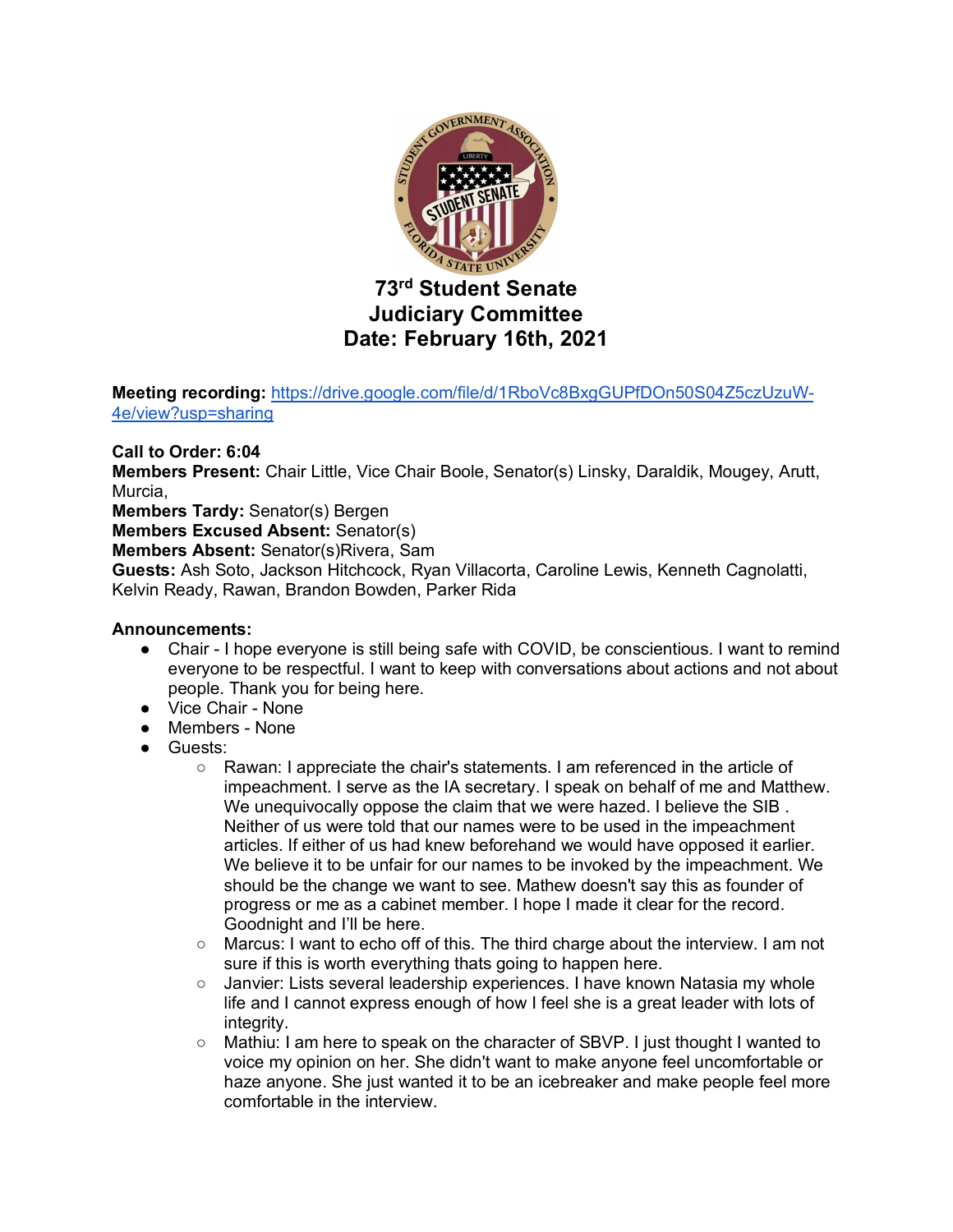- Brewer: I am a third year here and I am here to speak on the character of SBVP. Not a lot of people look like us on this campus especially. She puts people before herself, not as a party but as a person.
- Blocker: I just wanted to offer a couple sentiments. We are all in these positions to have our student body be the best they can be. I really want the students to have the opportunity to serve the student body. Keep the student body in mind.
- Riviera: I also want to say a piece of support for SBVP. She has done a lot of work to maintain the voices of the student body. I don't want to address the Articles of impeachment but I know all she has ever wanted to do is address the needs of the student body. Of anyone on this campus she has the best abilities to lead. I want her goo
- Edwards: I have known her since my first year. Anyone who knows her knows she does the best by the student body. Over the year I've known her she's is very loving and caring and make sure everyone is ok
- Martin: When I first came in contact with SBVP she makes every space comfortable. Keep in mind that she has made everywhere she works more comfortable. If it wasn't for SBVP it be in the position she has been in she has made the campus a better place for black and brown students
- Chis: I have known SBVP since freshman year. She has opened up so many spaces for black and brown students
- Washington: SBVP is a true inspiration to me. Even though she made a simple mistake she is still a great person. I want to put that in there thank you.

## **Linsky: I move to return to the order of the calendar Mougey: Seconded**

# **Committee Business:**

- **Article of Impeachment 1 -** Malfeasance; Using her position to commit an act of hazing concerning Matthew Harris's interview for the position of Secretary of Internal Affairs.
- **Article of Impeachment 2 -** Malfeasance; Using her position to commit an act of hazing concerning the interview of Rawan Abhari for the position of Secretary of Internal Affairs.
- **Article of Impeachment 3 -** Misfeasance; Failure to conduct a thorough candidate screening interview concerning the phone call by SBVP Janiver to Jonathan Marcus on May 19, 2020, regarding his application for Senate Arts and Sciences Seat 4.
- **Bill 10 -** Sponsored by Senator Boole Implementing instant runoff voting procedures for elections to improve voter freedom and vote integrity.

# **Old Business:**

# **New Business:**

**Boole: Motion to unlock the calendar Linsky: Seconded Move back to opening announcements**

- **Article of Impeachment 1 -** Malfeasance; Using her position to commit an act of hazing concerning Matthew Harris's interview for the position of Secretary of Internal Affairs.
	- Opening
		- Janvier: Good evening, Thank you for your time. My name is Natasia Janvier. So, currency i serve as SBVP and I am tasked with creating a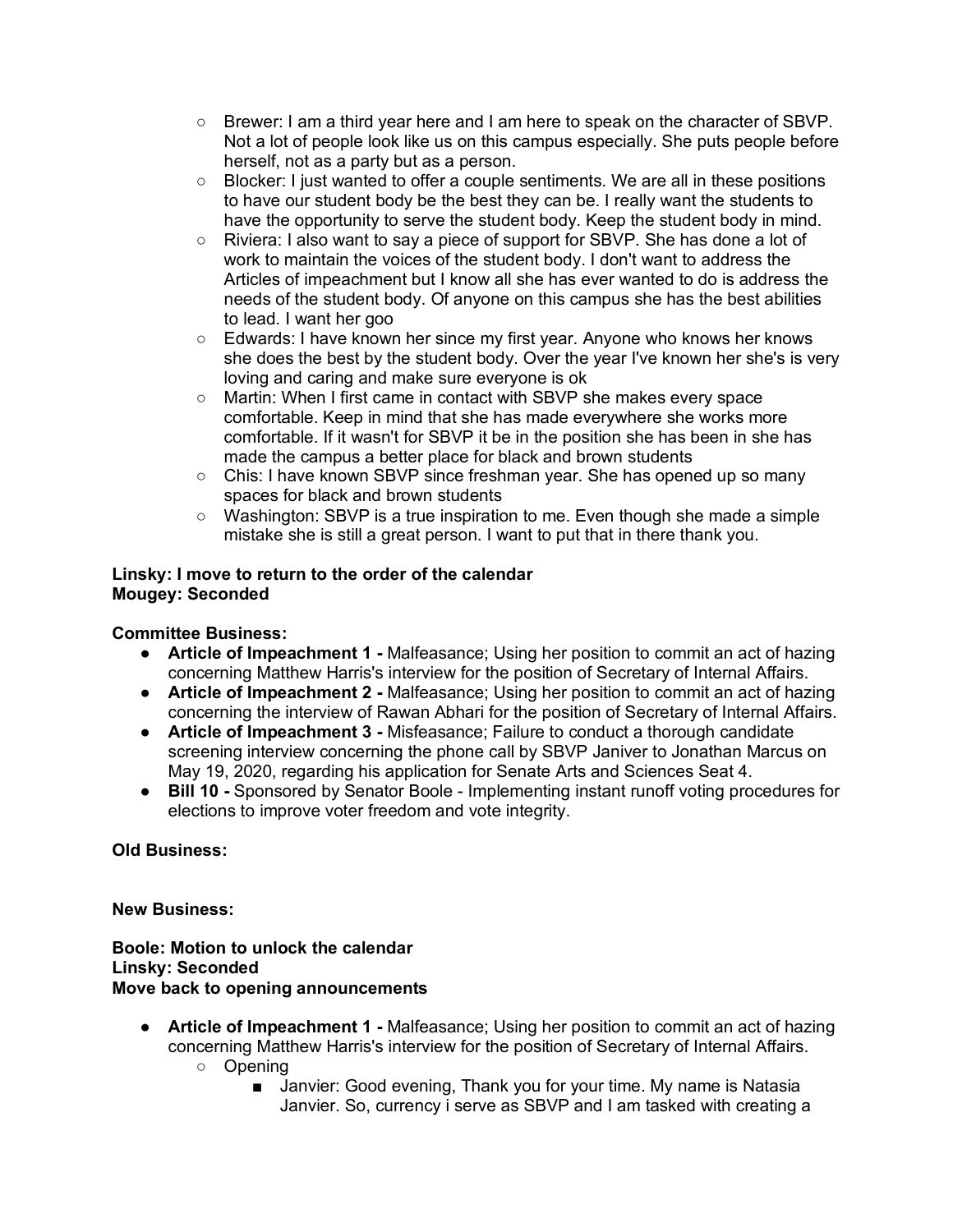more comfortable place for each student. As mentioned before SGA is a learning environment. The question that was asked was "describe a song that describes your current season in your life." We asked the question to describe how you felt during that season. We may not all be able to articulate how we feel but music can help describe that. I believe that it is important to incorporate this into a professional environment to ask how you are feeling right now. Every student answered and some didn't feel comfortable signing in front of the board. Perception is key and how we experience each other. Nowhere in my intent did we want this to be seen as hazing. I want to make it clear that I want to make a space where mental health can be discussed. I want to talk about...

- Technical, non-debatable
	- None
- Deliberations
	- Daraldik: When these interviews were going on did you think that your question did you ever consider hazing to be a factor?
	- SBVP: Not at all, I think it is important to talk about mental health. I wanted to make people feel comfortable.
	- Daraldik: Have you ever felt like you have every tired to haze individuals?
	- SBVP: absolutely not. I have never interpreted what I did to be hazing
	- Daraldik: As a student on campus, I came on a trip here as a senior in HS. She welcomed me here as a muslim palinstilian studnet. She inspired me to become a SGA leader. It is sad to see this happen. For me to hear any of these three charges is crazy. She has done everything in her power to make every student feel welcome. At a meeting with SBVP she make me feel comfortable as a freshman student. She was willing to have a conversation with me, this student leader has made me feel comfortable. I urge you to vote no. Even the witness
	- Linsky: How many people applied for the positions?
	- SBVP: I don't know it was many
	- Linsky: How many decided to sing?
	- SBVP: I can't remember some people decided to sing and some decided to not to
	- Linsky: How many people who didn't sing get appointed to a position?
	- SBVP: There were people that didn't sing that were appointed.
	- Linsky: Hazing is a serious charge. It might have been uncomfortable and there is a little bit of power dynamic here. I don't think this is detrimental to the student body and I will be voting no down the line tonight.
	- **Daraldik: Move to call the question**
	- **Linsky: Seconded**
- Closing
	- None.
- VOTE
	- Result:

# **Y()N(Daraldik, Linsky, Mougey, Murcia, Arutt, Boole)A()**

- **Article of Impeachment 2 -** Malfeasance; Using her position to commit an act of hazing concerning the interview of Rawan Abhari for the position of Secretary of Internal Affairs.
	- Opening
		- SBVP: I echo the same sentiments as last time. I wanted to make it comfortable for students to talk about mental health.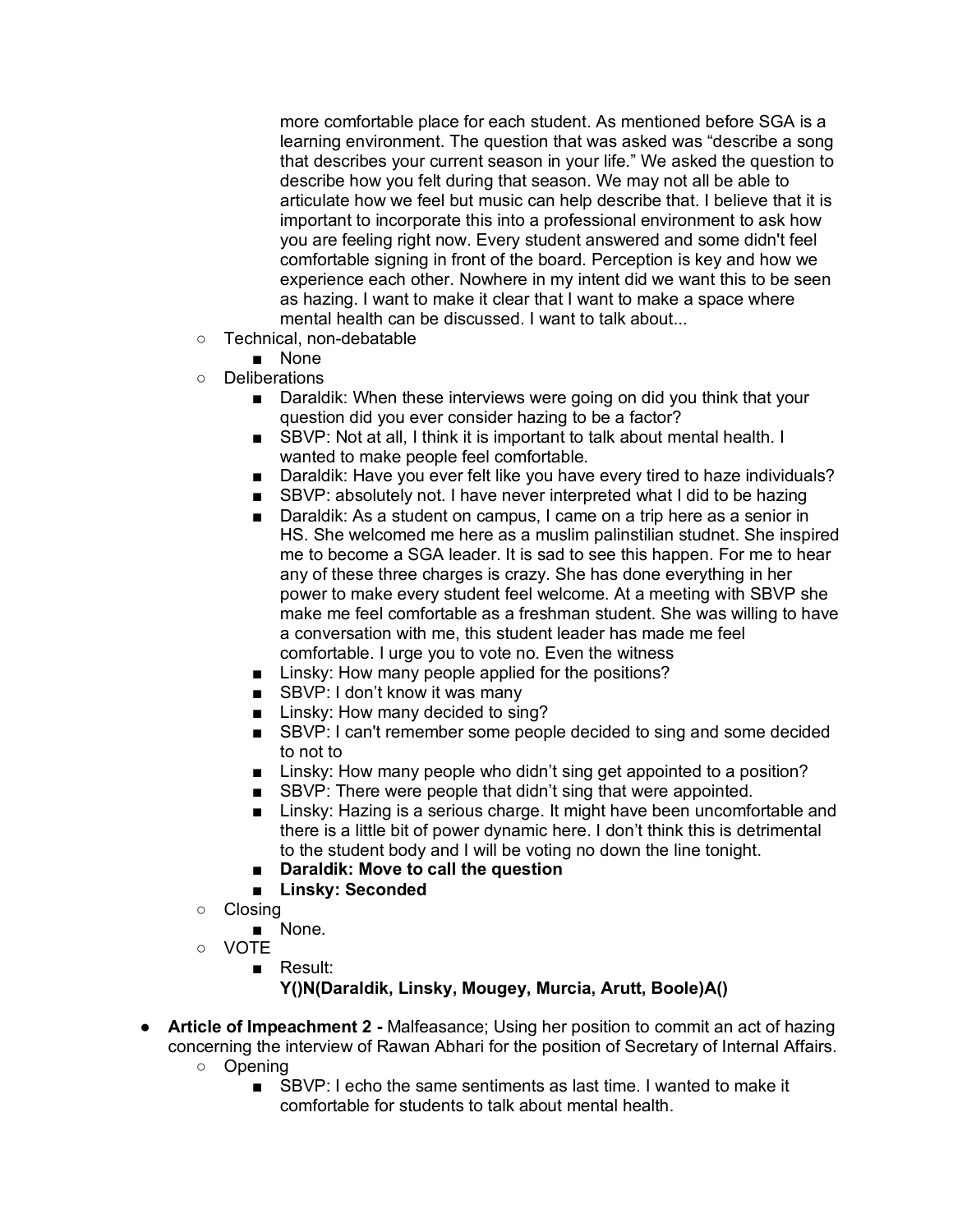- Technical, non-debatable
	- Villacorta: In regards to testimony that you submitted to the SIB. You asked "what song…if you like?" SBP answered differently?
	- Javiner: I wanted to give context to my question but that is what came out of my dialog.
	- Villacorta: the SIB was discussed in a cabinet meeting and during that meeting there were concerns of hazing?
	- Javiner: No I don't recall that.
- Deliberations
	- Daraldik: Reiterate my feelings from the last article. I will be voting no. SBVP is a woman of color and if I saw this as a student I would be completely turned off to SGA.
	- **Daraldik: Move to call the question**
	- **Arutt: Seconded**
- Closing
	- SBVP: Waived
- VOTE
	- Result:
		- **Y()N(Daraldik,Linsky, Mougey,Murica, Arutt, Boole)A()**
- **Article of Impeachment 3 -** Misfeasance; Failure to conduct a thorough candidate screening interview concerning the phone call by SBVP Janiver to Jonathan Marcus on May 19, 2020, regarding his application for Senate Arts and Sciences Seat 4.
	- Opening
		- Javiner: So, for context. We were given the applications and we had to verify the seats for the summer senate. We had no cabinet members and needed a summer senate. We had over 30 interviews to do within only a couple hours.
	- Technical, non-debatable
		- None
	- Deliberations
		- Linsky: Did everyone receive the same amount of time?
		- Javiner: Yes.
		- Linsky: Did anyone who refused to sing get appointed?
		- Javiner: Yes, several
		- Linsky: who was responsible for sending the email for the interview?
		- Javiner: that would be the secretary of appointments
		- Linsky: How did you all keep track of who was interviewed over the phone?
		- Javiner: there is a document that is set up that keeps notes on all the interviews
		- Linsky: I don't share the other feelings that this is frivolous. There is nothing that says that comes this we need to work together and it takes away the purpose of why we are here today
		- Boole: something idk
		- **Linsky: I move to call the question**
		- **Daraldik: Objection**
		- **Linsky: Withdrawn**
		- Daraldik: Is there anything you would like to add?
		- Javiner: I think as student leaders we try to do what is best for the student body. Nowhere in my intent did I want to harm anyone. The way my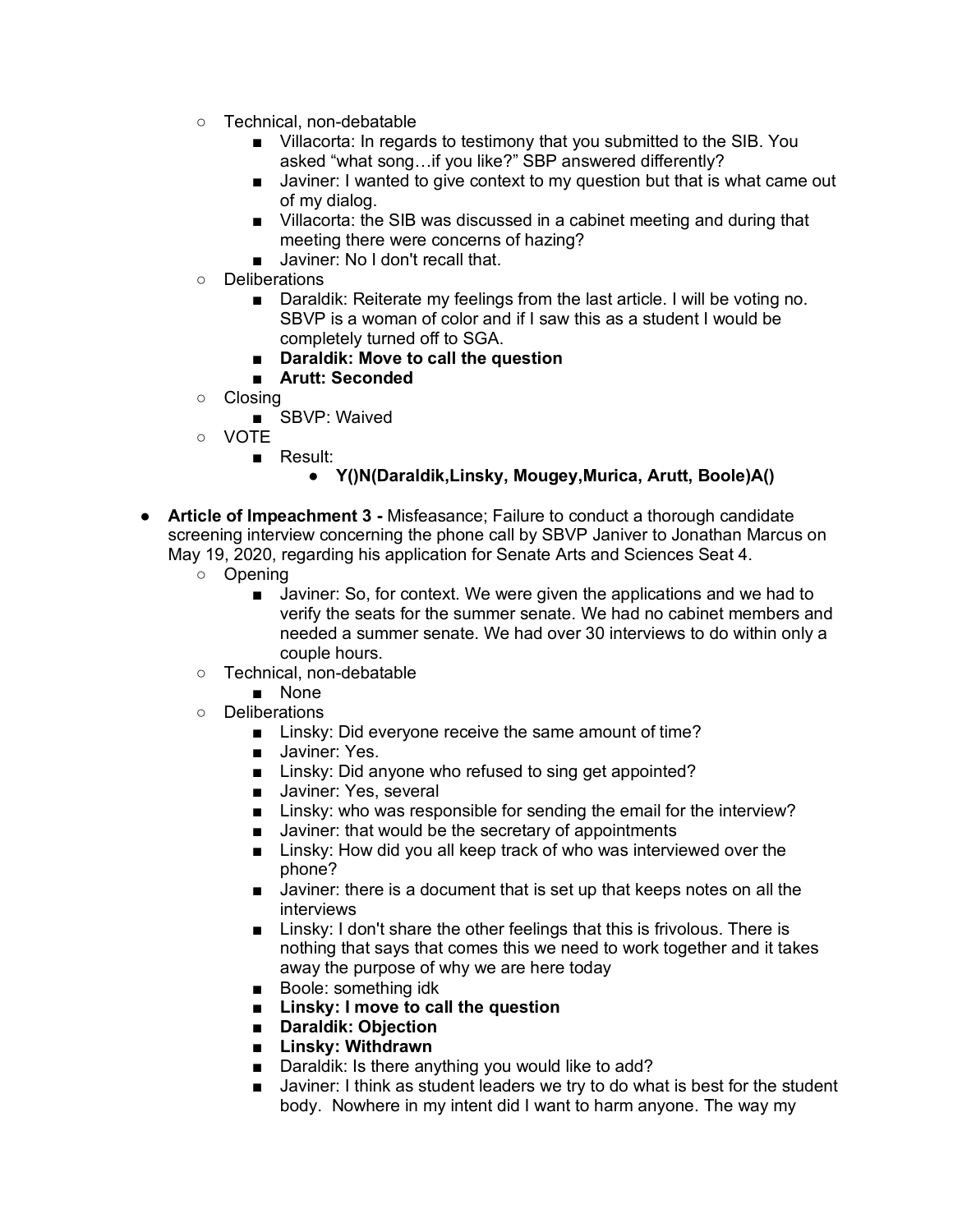name has been dragged through the mud and accusing me is ridiculous. I carry my identity proudly and I have to explain myself.

- **Daraldik: I move to call the question**
- **Linsky: Seconded**
- Closing
	- Javiner: I have respect for you all. Thank you for your time and I look forward to working with you.
- VOTE
	- **Result: Y()N(Linsky, Mougey, Murcia, Arutt, Daraldik, Boole, Bergen)A()**
- **Bill 10 -** Sponsored by Senator Boole Implementing instant runoff voting procedures for elections to improve voter freedom and vote integrity.
	- Opening
		- Boole: Explains what bill is and how voting is improved
	- Technical, non-debatable
		- Linsky: Is this also called ranked choice voting?
		- Boole: yes
	- Roundtable
		- Villacorta: Big fan to ranked voting it helps make sure
		- Daraldik: Congrats to senator Boole on his first piece of legislation
		- Linsky: I think that this could bring lots of complications for the supervisor of elections.
		- Mougey: Have you talked to the Supervisor of elections or to any advisors?
		- Boole: No.
		- Linsky: The elections commission doesn't tally the votes. That is the supervisor of elections.
		- Villacorta: I have some legislation coming that addresses the issues they had last year with senators going in the wrong seats.
		- Linksy: The problem isn't with the
		- Mougey: I will be voting no against this
		- Linsky: Who do you think we should reach out to?
		- Mougey: The advisors and the current SOE
		- Linksy: I don't want to vote no so I think tabling is a good option
		- **Linsky: Move to let a non committee member speak**
		- **Mougey: Seconded**
		- Rawan: I know from being the fomor SOE that this is doable. The issue is not with the statues it is with the people in elections. I know that how we tally the votes it could be done this way it just would need more time.
		- Mougey: I had a couple points. Definitely I didn't want to have the SOE implement this in two weeks. When I first got to senate I was told that you have to reachout to many groups that it affects. And I would be in favor of tabling rather than voting no.
		- **Mougey: I move to table**
		- **Linsky: Seconded**

#### **Unfinished Business:**

**Committee Legislative Round Table:**